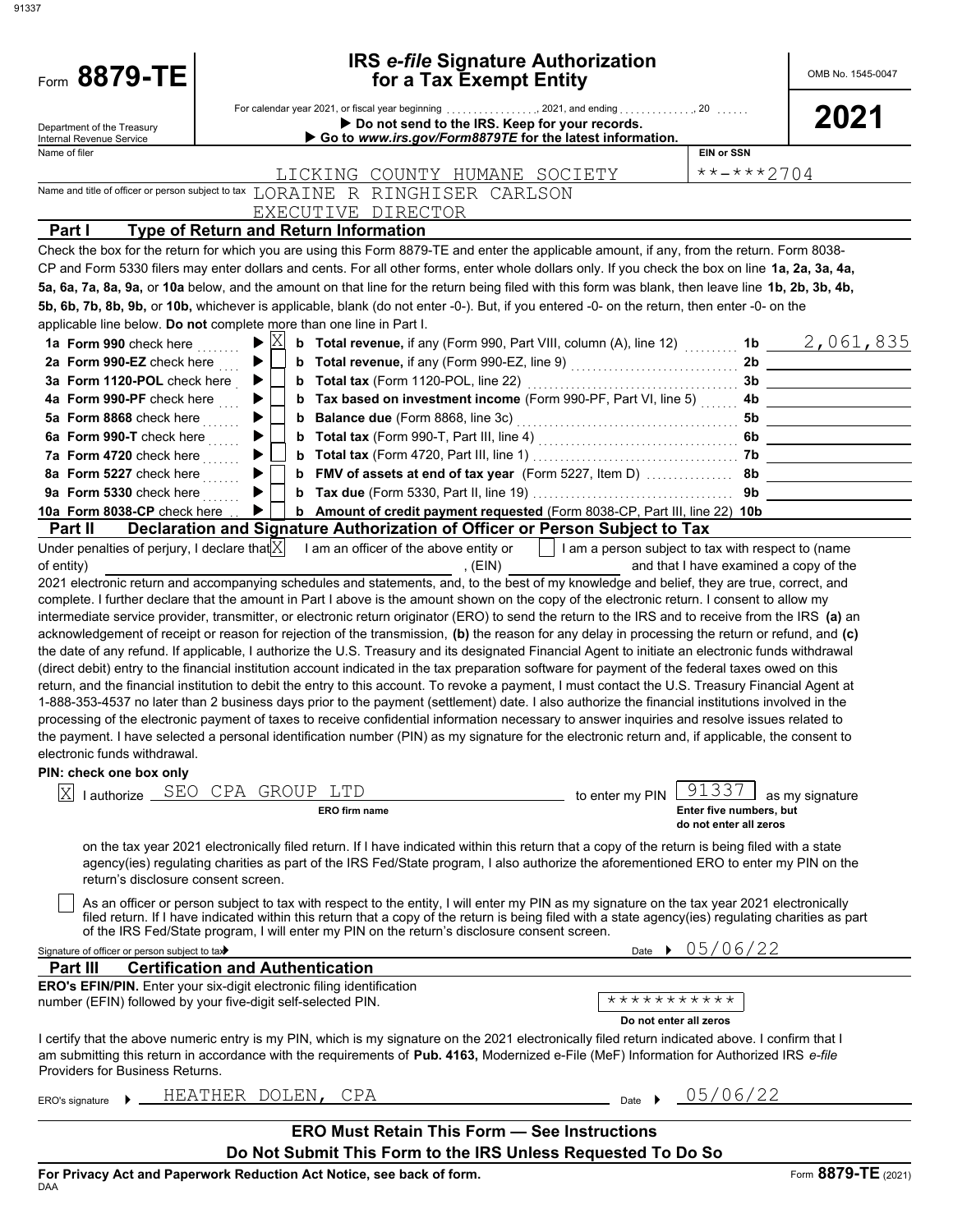|   | 990<br>Form<br>Department of the Treasury<br>Internal Revenue Service |                      |                                                                            | <b>Return of Organization Exempt From Income Tax</b><br>Under section 501(c), 527, or 4947(a)(1) of the Internal Revenue Code (except private foundations)<br>Do not enter social security numbers on this form as it may be made public.<br>$\triangleright$ Go to www.irs.gov/Form990 for instructions and the latest information. |            |                                                    | OMB No. 1545-0<br>2021<br>Open to Pul<br>Inspectio |
|---|-----------------------------------------------------------------------|----------------------|----------------------------------------------------------------------------|--------------------------------------------------------------------------------------------------------------------------------------------------------------------------------------------------------------------------------------------------------------------------------------------------------------------------------------|------------|----------------------------------------------------|----------------------------------------------------|
|   |                                                                       |                      | For the 2021 calendar year, or tax year beginning                          | and ending                                                                                                                                                                                                                                                                                                                           |            |                                                    |                                                    |
| в | Check if applicable:                                                  |                      | <b>C</b> Name of organization                                              |                                                                                                                                                                                                                                                                                                                                      |            |                                                    | D Employer identification number                   |
|   | Address change                                                        |                      | LICKING                                                                    | COUNTY HUMANE<br>SOCIETY                                                                                                                                                                                                                                                                                                             |            |                                                    |                                                    |
|   | Name change                                                           |                      | Doing business as                                                          |                                                                                                                                                                                                                                                                                                                                      |            | $***$ $***$ 2704                                   |                                                    |
|   |                                                                       |                      | Number and street (or P.O. box if mail is not delivered to street address) |                                                                                                                                                                                                                                                                                                                                      | Room/suite | <b>E</b> Telephone number                          |                                                    |
|   | Initial return                                                        | 825                  | THORNWOOD DRIVE SW                                                         |                                                                                                                                                                                                                                                                                                                                      |            | 740-323-2100                                       |                                                    |
|   | Final return/                                                         |                      | City or town, state or province, country, and ZIP or foreign postal code   |                                                                                                                                                                                                                                                                                                                                      |            |                                                    |                                                    |
|   | terminated                                                            | HEATH                | OH                                                                         | 43056                                                                                                                                                                                                                                                                                                                                |            | G Gross receipts\$                                 | 2,475,                                             |
|   | Amended return                                                        |                      | Name and address of principal officer:                                     |                                                                                                                                                                                                                                                                                                                                      |            |                                                    |                                                    |
|   | Application pending                                                   |                      | RICHARD ROGERS                                                             |                                                                                                                                                                                                                                                                                                                                      |            | H(a) Is this a group return for subordinates?      | Yes                                                |
|   |                                                                       | $\sim$ $\sim$ $\sim$ |                                                                            |                                                                                                                                                                                                                                                                                                                                      |            | <b>The Community Community Community Community</b> | $V_{\rm{max}}$                                     |

| OMB No. 1545-0047 |
|-------------------|
| 2021              |

| ----                  |
|-----------------------|
| <b>Open to Public</b> |
|                       |
| <b>Inspection</b>     |
|                       |

|                                |                                 |                | For the 2021 calendar year, or tax year beginning                                                                                                                          |                                   | and ending                    |           |                                               |                      |                                                |                 |
|--------------------------------|---------------------------------|----------------|----------------------------------------------------------------------------------------------------------------------------------------------------------------------------|-----------------------------------|-------------------------------|-----------|-----------------------------------------------|----------------------|------------------------------------------------|-----------------|
| в                              | Check if applicable:            |                | C Name of organization                                                                                                                                                     |                                   |                               |           |                                               |                      | D Employer identification number               |                 |
|                                | Address change                  |                |                                                                                                                                                                            |                                   | LICKING COUNTY HUMANE SOCIETY |           |                                               |                      |                                                |                 |
|                                | Name change                     |                | Doing business as                                                                                                                                                          |                                   |                               |           |                                               |                      | **-***2704                                     |                 |
|                                |                                 |                | Number and street (or P.O. box if mail is not delivered to street address)                                                                                                 |                                   |                               |           | Room/suite                                    | E Telephone number   | 740-323-2100                                   |                 |
|                                | Initial return<br>Final return/ |                | 825 THORNWOOD DRIVE SW<br>City or town, state or province, country, and ZIP or foreign postal code                                                                         |                                   |                               |           |                                               |                      |                                                |                 |
|                                | terminated                      |                |                                                                                                                                                                            |                                   |                               |           |                                               |                      |                                                |                 |
|                                | Amended return                  |                | HEATH<br>F Name and address of principal officer:                                                                                                                          | OH 43056                          |                               |           |                                               | G Gross receipts\$   |                                                | 2,475,833       |
|                                | Application pending             |                |                                                                                                                                                                            |                                   |                               |           | H(a) Is this a group return for subordinates? |                      |                                                | $ X $ No<br>Yes |
|                                |                                 |                | RICHARD ROGERS                                                                                                                                                             |                                   |                               |           |                                               |                      |                                                | Yes<br>No       |
|                                |                                 |                | 13360 CALHOUN COURT                                                                                                                                                        |                                   |                               |           | H(b) Are all subordinates included?           |                      | If "No," attach a list. See instructions       |                 |
|                                |                                 |                | PICKERINGTON                                                                                                                                                               |                                   | OH 43147                      |           |                                               |                      |                                                |                 |
|                                | Tax-exempt status:              |                | $ X $ 501(c)(3)<br>501(c)                                                                                                                                                  | $\blacktriangleleft$ (insert no.) | 4947(a)(1) or                 | 527       |                                               |                      |                                                |                 |
|                                | Website: $\blacktriangleright$  |                | WWW.LCHSPETS.ORG                                                                                                                                                           |                                   |                               |           | $H(c)$ Group exemption number                 |                      |                                                |                 |
| ĸ                              | Form of organization:           |                | $ X $ Corporation<br>Trust<br>Association                                                                                                                                  | Other $\blacktriangleright$       |                               |           | L Year of formation: $1966$                   |                      | <b>M</b> State of legal domicile: $\bigcirc$ H |                 |
|                                | Part I                          |                | <b>Summary</b>                                                                                                                                                             |                                   |                               |           |                                               |                      |                                                |                 |
|                                |                                 |                | 1 Briefly describe the organization's mission or most significant activities:                                                                                              |                                   |                               |           |                                               |                      |                                                |                 |
|                                |                                 |                | SEE SCHEDULE O                                                                                                                                                             |                                   |                               |           |                                               |                      |                                                |                 |
|                                |                                 |                |                                                                                                                                                                            |                                   |                               |           |                                               |                      |                                                |                 |
| Governance                     |                                 |                |                                                                                                                                                                            |                                   |                               |           |                                               |                      |                                                |                 |
|                                |                                 |                | 2 Check this box $\blacktriangleright$ if the organization discontinued its operations or disposed of more than 25% of its net assets.                                     |                                   |                               |           |                                               |                      |                                                |                 |
|                                |                                 |                |                                                                                                                                                                            |                                   |                               |           |                                               | 3                    | 16                                             |                 |
|                                |                                 |                |                                                                                                                                                                            |                                   |                               |           |                                               | $\blacktriangle$     | 16                                             |                 |
|                                |                                 |                |                                                                                                                                                                            |                                   |                               |           |                                               | 5                    | 94                                             |                 |
| <b>Activities &amp;</b>        |                                 |                | 6 Total number of volunteers (estimate if necessary)                                                                                                                       |                                   |                               |           |                                               | 6                    | 550                                            |                 |
|                                |                                 |                | 7a Total unrelated business revenue from Part VIII, column (C), line 12                                                                                                    |                                   |                               |           |                                               | 7a                   |                                                | 0               |
|                                |                                 |                |                                                                                                                                                                            |                                   |                               |           |                                               | 7b                   |                                                |                 |
|                                |                                 |                |                                                                                                                                                                            |                                   |                               |           | <b>Prior Year</b>                             |                      | <b>Current Year</b>                            |                 |
|                                |                                 |                |                                                                                                                                                                            |                                   |                               |           |                                               | 673,521              |                                                | 765,950         |
|                                |                                 |                | 9 Program service revenue (Part VIII, line 2g)                                                                                                                             |                                   |                               |           |                                               | 310,071              |                                                | 572,249         |
| Revenue                        |                                 |                |                                                                                                                                                                            |                                   |                               |           |                                               | 70,355               |                                                | 171,049         |
|                                |                                 |                | 11 Other revenue (Part VIII, column (A), lines 5, 6d, 8c, 9c, 10c, and 11e) [[[[[[[[[[[[[[[[[[[[[[[[[[[[[[[[                                                               |                                   |                               |           |                                               | 140,657              |                                                | 552,587         |
|                                |                                 |                | 12 Total revenue - add lines 8 through 11 (must equal Part VIII, column (A), line 12)                                                                                      |                                   |                               |           |                                               | 1,194,604            |                                                | 2,061,835       |
|                                |                                 |                | 13 Grants and similar amounts paid (Part IX, column (A), lines 1-3)                                                                                                        |                                   |                               |           |                                               |                      |                                                |                 |
|                                |                                 |                | 14 Benefits paid to or for members (Part IX, column (A), line 4)                                                                                                           |                                   |                               |           |                                               |                      |                                                |                 |
|                                |                                 |                | 15 Salaries, other compensation, employee benefits (Part IX, column (A), lines 5-10)                                                                                       |                                   |                               |           |                                               | 627,584              |                                                | 968,031         |
| Expenses                       |                                 |                |                                                                                                                                                                            |                                   |                               |           |                                               |                      |                                                |                 |
|                                |                                 |                |                                                                                                                                                                            |                                   |                               |           |                                               |                      |                                                |                 |
|                                |                                 |                | 17 Other expenses (Part IX, column (A), lines 11a-11d, 11f-24e)                                                                                                            |                                   |                               |           |                                               | 463,670              |                                                | 763,052         |
|                                |                                 |                | 18 Total expenses. Add lines 13-17 (must equal Part IX, column (A), line 25) [                                                                                             |                                   |                               |           |                                               | 091,254              | 731,                                           | 083             |
|                                |                                 |                | 19 Revenue less expenses. Subtract line 18 from line 12                                                                                                                    |                                   |                               |           |                                               | $\overline{1}03,350$ |                                                | 330,752         |
| Net Assets or<br>Fund Balances |                                 |                |                                                                                                                                                                            |                                   |                               |           | <b>Beginning of Current Year</b>              |                      | End of Year                                    |                 |
|                                |                                 |                | 20 Total assets (Part X, line 16)                                                                                                                                          |                                   |                               |           |                                               | 6,376,839            |                                                | 6,613,978       |
|                                |                                 |                | 21 Total liabilities (Part X, line 26)                                                                                                                                     |                                   |                               |           |                                               | 479,720              |                                                | 245,652         |
|                                |                                 |                | 22 Net assets or fund balances. Subtract line 21 from line 20                                                                                                              |                                   |                               |           |                                               | 4,897,119            |                                                | 5,368,326       |
|                                | Part II                         |                | <b>Signature Block</b>                                                                                                                                                     |                                   |                               |           |                                               |                      |                                                |                 |
|                                |                                 |                | Under penalties of perjury, I declare that I have examined this return, including accompanying schedules and statements, and to the best of my knowledge and belief, it is |                                   |                               |           |                                               |                      |                                                |                 |
|                                |                                 |                | true, correct, and complete. Declaration of preparer (other than officer) is based on all information of which preparer has any knowledge.                                 |                                   |                               |           |                                               |                      |                                                |                 |
|                                |                                 |                |                                                                                                                                                                            |                                   |                               |           |                                               |                      |                                                |                 |
| Sign                           |                                 |                | Signature of officer                                                                                                                                                       |                                   |                               |           |                                               | Date                 |                                                |                 |
| <b>Here</b>                    |                                 |                | R RINGHISER CARLSON<br>LORAINE                                                                                                                                             |                                   |                               | EXECUTIVE |                                               | <b>DIRECTOR</b>      |                                                |                 |
|                                |                                 |                | Type or print name and title                                                                                                                                               |                                   |                               |           |                                               |                      |                                                |                 |
|                                |                                 |                | Print/Type preparer's name                                                                                                                                                 | Preparer's signature              |                               |           | Date                                          | Check                | PTIN<br>- it                                   |                 |
| Paid                           |                                 |                | HEATHER DOLEN, CPA                                                                                                                                                         |                                   | HEATHER DOLEN, CPA            |           |                                               |                      | $************$<br>self-employed                |                 |
|                                | Preparer                        | Firm's name    | <b>GROUP</b><br>SEO<br>CPA                                                                                                                                                 | LTD                               |                               |           |                                               | Firm's EIN ▶         | $\frac{1}{x}$ *-***9096                        |                 |
|                                | <b>Use Only</b>                 |                | 3596 MAPLE<br>AVE                                                                                                                                                          | STE B                             |                               |           |                                               |                      |                                                |                 |
|                                |                                 | Firm's address | ZANESVILLE,                                                                                                                                                                | 43701<br>OH                       |                               |           |                                               | Phone no.            | 740-868-1100                                   |                 |
|                                |                                 |                |                                                                                                                                                                            |                                   |                               |           |                                               |                      | $X$ Yes                                        | No              |

| Sign        |                | Signature of officer         |                                                                                 |                      |                    |      |              | Date          |                          |    |
|-------------|----------------|------------------------------|---------------------------------------------------------------------------------|----------------------|--------------------|------|--------------|---------------|--------------------------|----|
| <b>Here</b> |                | Type or print name and title | LORAINE R RINGHISER CARLSON                                                     |                      | EXECUTIVE DIRECTOR |      |              |               |                          |    |
|             |                | Print/Type preparer's name   |                                                                                 | Preparer's signature |                    | Date |              | Check         | <b>PTIN</b>              |    |
| Paid        |                | HEATHER DOLEN, CPA           |                                                                                 | HEATHER DOLEN, CPA   |                    |      |              | self-employed | *********                |    |
| Preparer    | Firm's name    |                              | CPA GROUP<br>SEO                                                                | T.TD                 |                    |      | Firm's EIN ▶ |               | $******9096$             |    |
| Use Only    |                |                              | 3596 MAPLE AVE STE B                                                            |                      |                    |      |              |               |                          |    |
|             | Firm's address |                              | ZANESVILLE, OH                                                                  | 43701                |                    |      | Phone no.    |               | 740-868-1100             |    |
|             |                |                              | May the IRS discuss this return with the preparer shown above? See instructions |                      |                    |      |              |               | <b>Yes</b>               | No |
|             |                |                              |                                                                                 |                      |                    |      |              |               | $\overline{\phantom{a}}$ |    |

**For Paperwork Reduction Act Notice, see the separate instructions.**<br><sub>DAA</sub>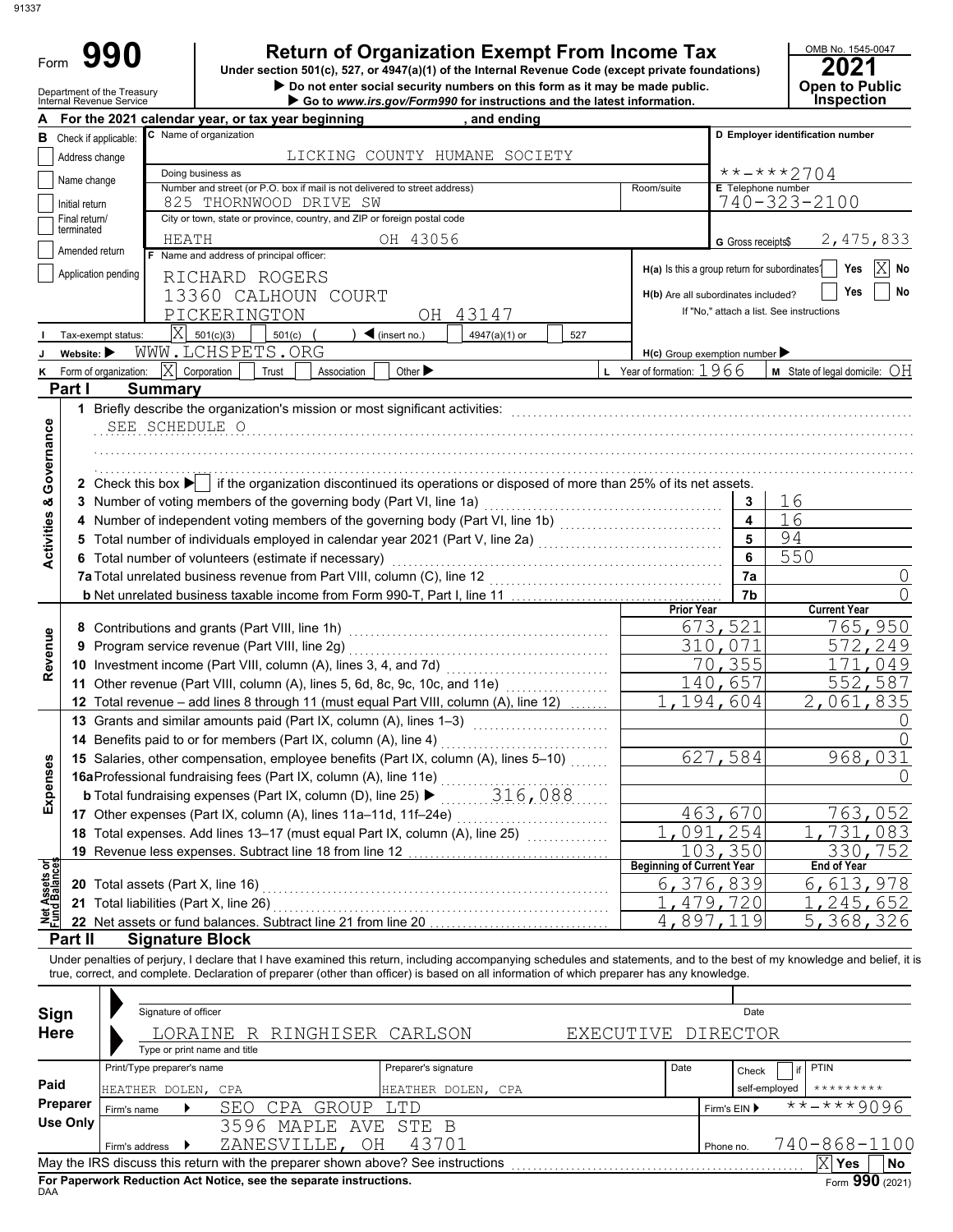| Form 990 (2021) LICKING COUNTY HUMANE SOCIETY                                                                                                                                                                                                                                                                                                                                                           | **-***2704                                                                                                          | Page 2                                 |
|---------------------------------------------------------------------------------------------------------------------------------------------------------------------------------------------------------------------------------------------------------------------------------------------------------------------------------------------------------------------------------------------------------|---------------------------------------------------------------------------------------------------------------------|----------------------------------------|
| <b>Statement of Program Service Accomplishments</b><br>Part III<br>Check if Schedule O contains a response or note to any line in this Part III                                                                                                                                                                                                                                                         |                                                                                                                     | $\overline{\mathrm{X}}$                |
| 1 Briefly describe the organization's mission:                                                                                                                                                                                                                                                                                                                                                          |                                                                                                                     |                                        |
| THE LICKING COUNTY HUMANE SOCIETY RESCUES ANIMALS TO IMPROVE LIVES.                                                                                                                                                                                                                                                                                                                                     |                                                                                                                     |                                        |
|                                                                                                                                                                                                                                                                                                                                                                                                         |                                                                                                                     |                                        |
|                                                                                                                                                                                                                                                                                                                                                                                                         |                                                                                                                     |                                        |
|                                                                                                                                                                                                                                                                                                                                                                                                         |                                                                                                                     |                                        |
| Did the organization undertake any significant program services during the year which were not listed on the<br>$\mathbf{2}$                                                                                                                                                                                                                                                                            |                                                                                                                     |                                        |
| prior Form 990 or 990-EZ?                                                                                                                                                                                                                                                                                                                                                                               |                                                                                                                     | Yes $\overline{X}$ No                  |
| If "Yes," describe these new services on Schedule O.                                                                                                                                                                                                                                                                                                                                                    |                                                                                                                     |                                        |
| Did the organization cease conducting, or make significant changes in how it conducts, any program                                                                                                                                                                                                                                                                                                      |                                                                                                                     | Yes $\boxed{\times}$ No                |
| services?<br>If "Yes," describe these changes on Schedule O.                                                                                                                                                                                                                                                                                                                                            |                                                                                                                     |                                        |
| Describe the organization's program service accomplishments for each of its three largest program services, as measured by<br>expenses. Section 501(c)(3) and 501(c)(4) organizations are required to report the amount of grants and allocations to others,<br>the total expenses, and revenue, if any, for each program service reported.                                                             |                                                                                                                     |                                        |
| 534, 740 including grants of\$<br>4a (Code:<br>) (Expenses \$                                                                                                                                                                                                                                                                                                                                           | ) (Revenue \$                                                                                                       | $225, 128$ )                           |
| SHELTERING: LICKING COUNTY HUMANE SOCIETY PLACED 1,518 ANIMALS FOR<br>ANIMAL<br>ADOPTION IN 2021<br>WERE OWNER-SURRENDERED FROM PEOPLE WHO WERE EXPERIENCING A CRISIS SUCH AS<br>LOSS OF HOME, ILLNESS, LOSS OF EMPLOYMENT, DEATH OF A FAMILY MEMBER, ETC.<br>SOME ANIMALS ARRIVED DUE TO ABUSE AND NEGLECT AND SOME WERE STRAYS. WHILE<br>AT LCHS, ANIMALS' HOUSING, MEDICAL AND SOCIAL NEEDS ARE MET. | 1,591 ANIMALS ENTERED THE SHELTER'S DOORS.                                                                          | THE MAJORITY                           |
|                                                                                                                                                                                                                                                                                                                                                                                                         |                                                                                                                     |                                        |
|                                                                                                                                                                                                                                                                                                                                                                                                         |                                                                                                                     |                                        |
|                                                                                                                                                                                                                                                                                                                                                                                                         |                                                                                                                     |                                        |
|                                                                                                                                                                                                                                                                                                                                                                                                         |                                                                                                                     |                                        |
| $192, 345$ including grants of \$<br>4b (Code:<br>) (Expenses \$<br>HUMANE AGENT: THE<br>HUMANE AGENT INVESTIGATES<br>AND RESOURCES<br>TO<br>THE COMMUNITY.<br>ANIMALS ARE CARED FOR AT LCHS UNTIL THE<br>THE<br>FOLLOWING JURISDICTIONS ARE SERVED BY LCHS HUMANE AGENT: UNINCORPORATED<br>LICKING COUNTY, HEATH, GRANVILLE, PATASKALA, BUCKEYE LAKE, HEBRON,<br>REYNOLDSBURG, JOHNSTOWN, AND UTICA    | ) (Revenue \$<br>CASES<br>PROVIDES<br>AND<br>ANIMALS MAY BE CONFISCATED<br>DUE<br>PET<br>IS READY FOR ADOPTION. THE | $58,814$ )<br>EDUCATION<br>TO CRUELTY. |
|                                                                                                                                                                                                                                                                                                                                                                                                         |                                                                                                                     |                                        |
|                                                                                                                                                                                                                                                                                                                                                                                                         |                                                                                                                     |                                        |
|                                                                                                                                                                                                                                                                                                                                                                                                         |                                                                                                                     |                                        |
|                                                                                                                                                                                                                                                                                                                                                                                                         |                                                                                                                     |                                        |
| 431, 190 including grants of\$<br>4c (Code:<br>) (Expenses \$<br>LOW-COST<br>LCHS PROVIDES LOW COST<br>INCEPTION, OVER 14,000 ANIMALS<br>COMMUNITY. SINCE<br>LNESS<br><b>CLINICS</b><br>THE                                                                                                                                                                                                             | ) (Revenue \$<br>SPAY/NEUTER<br>SERVICES<br>BEEN<br>HAVE<br>ALTERED<br>PUBLIC<br>AТ<br><b>REDUCED</b><br>FEES       | 288, 307<br>TO THE<br>LCHS             |
|                                                                                                                                                                                                                                                                                                                                                                                                         |                                                                                                                     |                                        |
|                                                                                                                                                                                                                                                                                                                                                                                                         |                                                                                                                     |                                        |
|                                                                                                                                                                                                                                                                                                                                                                                                         |                                                                                                                     |                                        |
|                                                                                                                                                                                                                                                                                                                                                                                                         |                                                                                                                     |                                        |
|                                                                                                                                                                                                                                                                                                                                                                                                         |                                                                                                                     |                                        |
|                                                                                                                                                                                                                                                                                                                                                                                                         |                                                                                                                     |                                        |
|                                                                                                                                                                                                                                                                                                                                                                                                         |                                                                                                                     |                                        |
|                                                                                                                                                                                                                                                                                                                                                                                                         |                                                                                                                     |                                        |
| 4d Other program services (Describe on Schedule O.)                                                                                                                                                                                                                                                                                                                                                     |                                                                                                                     |                                        |
| 33, 072 including grants of\$<br>(Expenses \$                                                                                                                                                                                                                                                                                                                                                           | (Revenue \$                                                                                                         |                                        |
| 4e Total program service expenses ▶<br>347                                                                                                                                                                                                                                                                                                                                                              |                                                                                                                     |                                        |
|                                                                                                                                                                                                                                                                                                                                                                                                         |                                                                                                                     | Form 990 (2021)                        |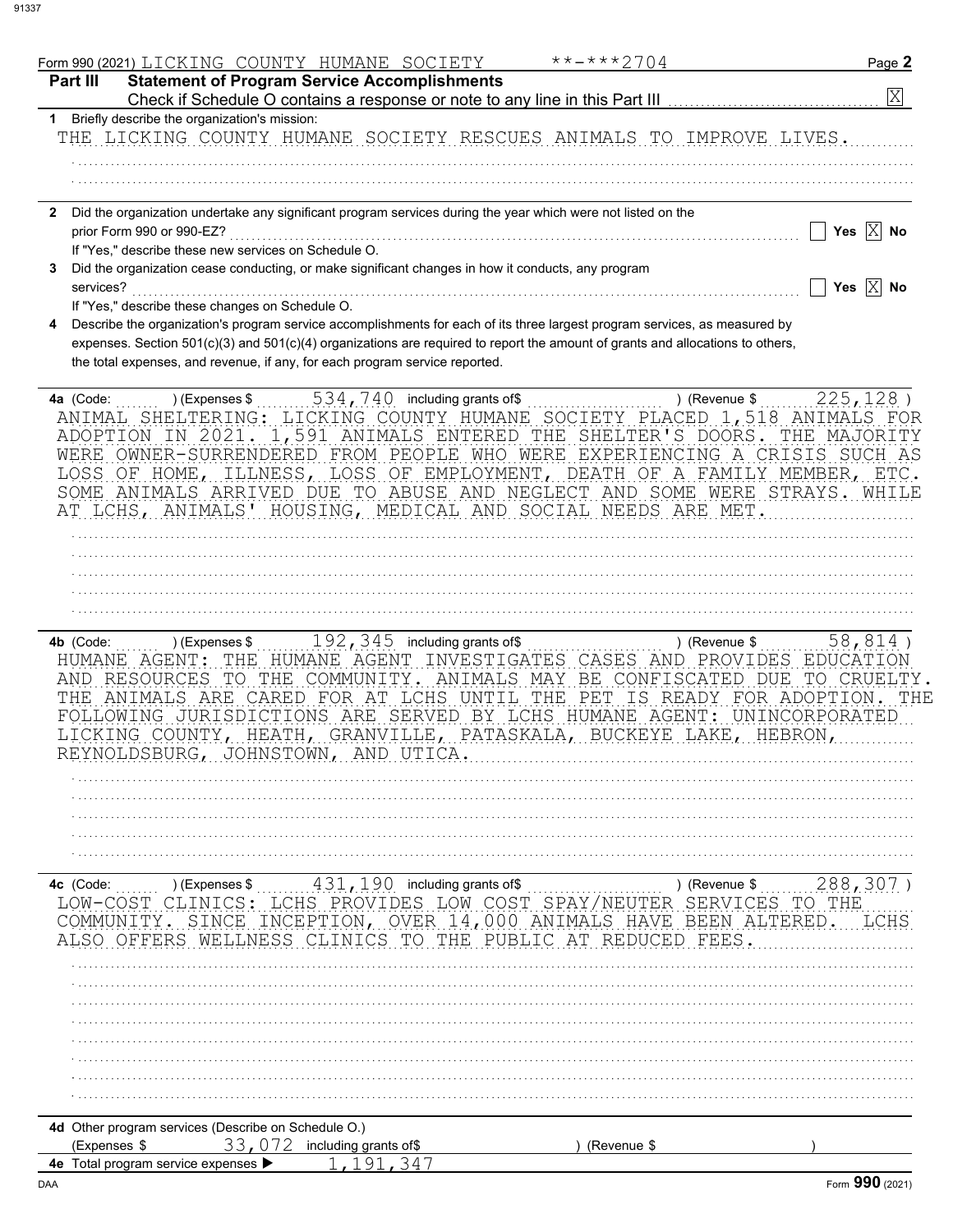## Form 990 (2021) LICKING COUNTY HUMANE SOCIETY \*\*-\*\*\*2704 Page **3**

**Part IV Checklist of Required Schedules**

|     |                                                                                                                                                                                                                                 |                 | Yes | No     |
|-----|---------------------------------------------------------------------------------------------------------------------------------------------------------------------------------------------------------------------------------|-----------------|-----|--------|
| 1   | Is the organization described in section $501(c)(3)$ or $4947(a)(1)$ (other than a private foundation)? If "Yes,"                                                                                                               |                 |     |        |
|     | complete Schedule A                                                                                                                                                                                                             | 1               | Χ   |        |
| 2   | Is the organization required to complete Schedule B, Schedule of Contributors (see instructions)?                                                                                                                               | $\overline{2}$  | X   |        |
| 3   | Did the organization engage in direct or indirect political campaign activities on behalf of or in opposition to                                                                                                                |                 |     |        |
|     | candidates for public office? If "Yes," complete Schedule C, Part I                                                                                                                                                             | 3               |     | Χ      |
| 4   | Section 501(c)(3) organizations. Did the organization engage in lobbying activities, or have a section 501(h)                                                                                                                   | 4               |     |        |
|     | election in effect during the tax year? If "Yes," complete Schedule C, Part II                                                                                                                                                  |                 | Χ   |        |
| 5   | Is the organization a section $501(c)(4)$ , $501(c)(5)$ , or $501(c)(6)$ organization that receives membership dues,<br>assessments, or similar amounts as defined in Rev. Proc. 98-19? If "Yes," complete Schedule C, Part III | 5               |     | Χ      |
| 6   | Did the organization maintain any donor advised funds or any similar funds or accounts for which donors                                                                                                                         |                 |     |        |
|     | have the right to provide advice on the distribution or investment of amounts in such funds or accounts? If                                                                                                                     |                 |     |        |
|     | "Yes," complete Schedule D, Part I                                                                                                                                                                                              | 6               |     | Χ      |
| 7   | Did the organization receive or hold a conservation easement, including easements to preserve open space,                                                                                                                       |                 |     |        |
|     | the environment, historic land areas, or historic structures? If "Yes," complete Schedule D, Part II                                                                                                                            | 7               |     | Χ      |
| 8   | Did the organization maintain collections of works of art, historical treasures, or other similar assets? If "Yes,"                                                                                                             |                 |     |        |
|     | complete Schedule D, Part III                                                                                                                                                                                                   | 8               |     | Χ      |
| 9   | Did the organization report an amount in Part X, line 21, for escrow or custodial account liability, serve as a                                                                                                                 |                 |     |        |
|     | custodian for amounts not listed in Part X; or provide credit counseling, debt management, credit repair, or                                                                                                                    |                 |     |        |
|     | debt negotiation services? If "Yes," complete Schedule D, Part IV                                                                                                                                                               | 9               |     | Χ      |
| 10  | Did the organization, directly or through a related organization, hold assets in donor-restricted endowments                                                                                                                    |                 |     |        |
|     | or in quasi endowments? If "Yes," complete Schedule D, Part V                                                                                                                                                                   | 10              | Χ   |        |
| 11  | If the organization's answer to any of the following questions is "Yes," then complete Schedule D, Parts VI,                                                                                                                    |                 |     |        |
|     | VII, VIII, IX, or X, as applicable.                                                                                                                                                                                             |                 |     |        |
| а   | Did the organization report an amount for land, buildings, and equipment in Part X, line 10? If "Yes,"                                                                                                                          |                 |     |        |
|     | complete Schedule D, Part VI                                                                                                                                                                                                    | 11a             | Χ   |        |
|     | <b>b</b> Did the organization report an amount for investments—other securities in Part X, line 12, that is 5% or more                                                                                                          |                 |     |        |
|     | of its total assets reported in Part X, line 16? If "Yes," complete Schedule D, Part VII                                                                                                                                        | 11b             |     | Χ      |
|     | Did the organization report an amount for investments—program related in Part X, line 13, that is 5% or more                                                                                                                    |                 |     |        |
|     | of its total assets reported in Part X, line 16? If "Yes," complete Schedule D, Part VIII                                                                                                                                       | 11c             |     | Χ      |
|     | d Did the organization report an amount for other assets in Part X, line 15, that is 5% or more of its total assets                                                                                                             |                 |     |        |
|     | reported in Part X, line 16? If "Yes," complete Schedule D, Part IX                                                                                                                                                             | 11d             |     | Χ      |
|     | Did the organization report an amount for other liabilities in Part X, line 25? If "Yes," complete Schedule D, Part X                                                                                                           | 11e             | Χ   |        |
| f   | Did the organization's separate or consolidated financial statements for the tax year include a footnote that addresses                                                                                                         |                 |     |        |
|     | the organization's liability for uncertain tax positions under FIN 48 (ASC 740)? If "Yes," complete Schedule D, Part X                                                                                                          | 11f             | Χ   |        |
|     | 12a Did the organization obtain separate, independent audited financial statements for the tax year? If "Yes," complete                                                                                                         |                 |     |        |
|     | Schedule D, Parts XI and XII.<br><b>b</b> Was the organization included in consolidated, independent audited financial statements for the tax year? If                                                                          | 12a             | Χ   |        |
|     | "Yes," and if the organization answered "No" to line 12a, then completing Schedule D, Parts XI and XII is optional                                                                                                              | 12 <sub>b</sub> |     |        |
| 13  | Is the organization a school described in section 170(b)(1)(A)(ii)? If "Yes," complete Schedule $E$                                                                                                                             | 13              |     | X<br>Χ |
| 14a | Did the organization maintain an office, employees, or agents outside of the United States?                                                                                                                                     | 14a             |     | Χ      |
| b   | Did the organization have aggregate revenues or expenses of more than \$10,000 from grantmaking,                                                                                                                                |                 |     |        |
|     | fundraising, business, investment, and program service activities outside the United States, or aggregate                                                                                                                       |                 |     |        |
|     | foreign investments valued at \$100,000 or more? If "Yes," complete Schedule F, Parts I and IV                                                                                                                                  | 14b             |     | X      |
| 15  | Did the organization report on Part IX, column (A), line 3, more than \$5,000 of grants or other assistance to or                                                                                                               |                 |     |        |
|     | for any foreign organization? If "Yes," complete Schedule F, Parts II and IV                                                                                                                                                    | 15              |     | Χ      |
| 16  | Did the organization report on Part IX, column (A), line 3, more than \$5,000 of aggregate grants or other                                                                                                                      |                 |     |        |
|     | assistance to or for foreign individuals? If "Yes," complete Schedule F, Parts III and IV                                                                                                                                       | 16              |     | Χ      |
| 17  | Did the organization report a total of more than \$15,000 of expenses for professional fundraising services on                                                                                                                  |                 |     |        |
|     |                                                                                                                                                                                                                                 | 17              |     | Χ      |
| 18  | Did the organization report more than \$15,000 total of fundraising event gross income and contributions on                                                                                                                     |                 |     |        |
|     | Part VIII, lines 1c and 8a? If "Yes," complete Schedule G, Part II                                                                                                                                                              | 18              | Χ   |        |
| 19  | Did the organization report more than \$15,000 of gross income from gaming activities on Part VIII, line 9a?                                                                                                                    |                 |     |        |
|     |                                                                                                                                                                                                                                 | 19              |     | X      |
| 20a | Did the organization operate one or more hospital facilities? If "Yes," complete Schedule H                                                                                                                                     | 20a             |     | Χ      |
| b   |                                                                                                                                                                                                                                 | 20b             |     |        |
| 21  | Did the organization report more than \$5,000 of grants or other assistance to any domestic organization or                                                                                                                     |                 |     |        |
|     |                                                                                                                                                                                                                                 | 21              |     | Χ      |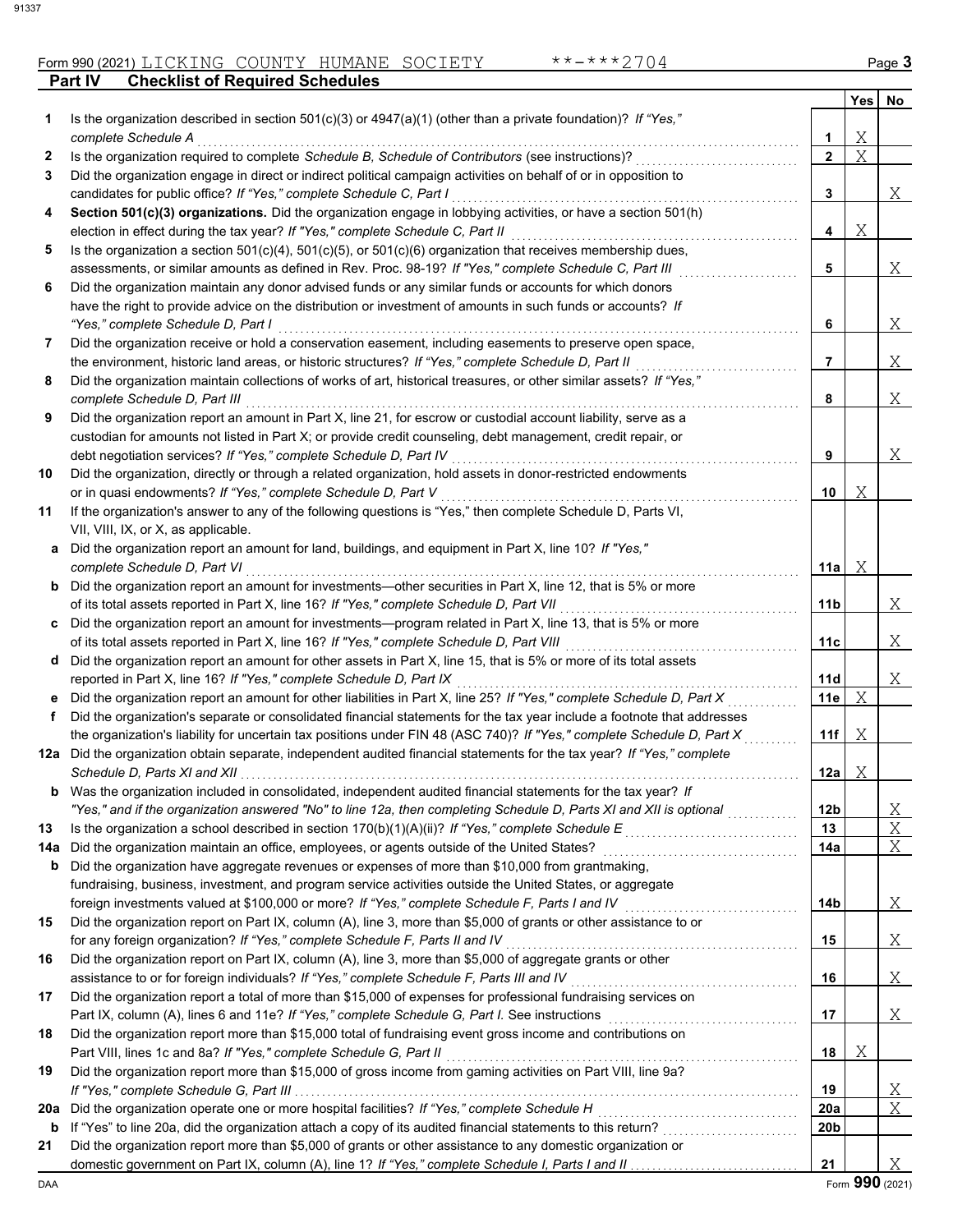## Form 990 (2021) LICKING COUNTY HUMANE SOCIETY \*\*-\*\*\*2704 Page **4 Part IV Checklist of Required Schedules** *(continued)*

|          |                                                                                                                                                                   |                |   |                 | <b>Yes</b> | No              |
|----------|-------------------------------------------------------------------------------------------------------------------------------------------------------------------|----------------|---|-----------------|------------|-----------------|
| 22       | Did the organization report more than \$5,000 of grants or other assistance to or for domestic individuals on                                                     |                |   |                 |            |                 |
|          | Part IX, column (A), line 2? If "Yes," complete Schedule I, Parts I and III                                                                                       |                |   | 22              |            | Χ               |
| 23       | Did the organization answer "Yes" to Part VII, Section A, line 3, 4, or 5 about compensation of the                                                               |                |   |                 |            |                 |
|          | organization's current and former officers, directors, trustees, key employees, and highest compensated                                                           |                |   |                 |            |                 |
|          | employees? If "Yes," complete Schedule J<br>24a Did the organization have a tax-exempt bond issue with an outstanding principal amount of more than               |                |   | 23              |            | Χ               |
|          | \$100,000 as of the last day of the year, that was issued after December 31, 2002? If "Yes," answer lines 24b                                                     |                |   |                 |            |                 |
|          | through 24d and complete Schedule K. If "No," go to line 25a                                                                                                      |                |   | 24a             |            | Χ               |
| b        | Did the organization invest any proceeds of tax-exempt bonds beyond a temporary period exception?                                                                 |                |   | 24 <sub>b</sub> |            |                 |
| c        | Did the organization maintain an escrow account other than a refunding escrow at any time during the year                                                         |                |   |                 |            |                 |
|          | to defease any tax-exempt bonds?                                                                                                                                  |                |   | 24c             |            |                 |
| d        | Did the organization act as an "on behalf of" issuer for bonds outstanding at any time during the year?                                                           |                |   | 24d             |            |                 |
|          | 25a Section 501(c)(3), 501(c)(4), and 501(c)(29) organizations. Did the organization engage in an excess benefit                                                  |                |   |                 |            |                 |
|          | transaction with a disqualified person during the year? If "Yes," complete Schedule L, Part I                                                                     |                |   | 25a             |            | Χ               |
| b        | Is the organization aware that it engaged in an excess benefit transaction with a disqualified person in a prior                                                  |                |   |                 |            |                 |
|          | year, and that the transaction has not been reported on any of the organization's prior Forms 990 or 990-EZ?                                                      |                |   |                 |            |                 |
|          | If "Yes," complete Schedule L, Part I                                                                                                                             |                |   | 25b             |            | Χ               |
| 26       | Did the organization report any amount on Part X, line 5 or 22, for receivables from or payables to any current                                                   |                |   |                 |            |                 |
|          | or former officer, director, trustee, key employee, creator or founder, substantial contributor, or 35%                                                           |                |   |                 |            |                 |
|          | controlled entity or family member of any of these persons? If "Yes," complete Schedule L, Part II                                                                |                |   | 26              |            | Χ               |
| 27       | Did the organization provide a grant or other assistance to any current or former officer, director, trustee, key                                                 |                |   |                 |            |                 |
|          | employee, creator or founder, substantial contributor or employee thereof, a grant selection committee                                                            |                |   |                 |            |                 |
|          | member, or to a 35% controlled entity (including an employee thereof) or family member of any of these                                                            |                |   |                 |            |                 |
|          | persons? If "Yes," complete Schedule L, Part III<br>Was the organization a party to a business transaction with one of the following parties (see the Schedule L, |                |   | 27              |            | Χ               |
| 28       | Part IV, instructions for applicable filing thresholds, conditions, and exceptions):                                                                              |                |   |                 |            |                 |
| а        | A current or former officer, director, trustee, key employee, creator or founder, or substantial contributor? If                                                  |                |   |                 |            |                 |
|          | "Yes," complete Schedule L, Part IV                                                                                                                               |                |   | 28a             | Χ          |                 |
| b        | A family member of any individual described in line 28a? If "Yes," complete Schedule L, Part IV                                                                   |                |   | 28b             |            | Χ               |
| c        | A 35% controlled entity of one or more individuals and/or organizations described in line 28a or 28b? If                                                          |                |   |                 |            |                 |
|          | "Yes," complete Schedule L, Part IV                                                                                                                               |                |   | 28c             | Χ          |                 |
| 29       | Did the organization receive more than \$25,000 in non-cash contributions? If "Yes," complete Schedule M                                                          |                |   | 29              | Χ          |                 |
| 30       | Did the organization receive contributions of art, historical treasures, or other similar assets, or qualified                                                    |                |   |                 |            |                 |
|          | conservation contributions? If "Yes," complete Schedule M                                                                                                         |                |   | 30              |            | X               |
| 31       | Did the organization liquidate, terminate, or dissolve and cease operations? If "Yes," complete Schedule N, Part I                                                |                |   | 31              |            | X               |
| 32       | Did the organization sell, exchange, dispose of, or transfer more than 25% of its net assets? If "Yes,"                                                           |                |   |                 |            |                 |
|          | complete Schedule N, Part II                                                                                                                                      |                |   | 32              |            | Χ               |
| 33       | Did the organization own 100% of an entity disregarded as separate from the organization under Regulations                                                        |                |   |                 |            |                 |
|          | sections 301.7701-2 and 301.7701-3? If "Yes," complete Schedule R, Part I                                                                                         |                |   | 33              |            | Χ               |
| 34       | Was the organization related to any tax-exempt or taxable entity? If "Yes," complete Schedule R, Part II, III,<br>or IV, and Part V, line 1                       |                |   |                 |            |                 |
|          | Did the organization have a controlled entity within the meaning of section 512(b)(13)?                                                                           |                |   | 34<br>35a       |            | Χ<br>X          |
| 35a<br>b | If "Yes" to line 35a, did the organization receive any payment from or engage in any transaction with a                                                           |                |   |                 |            |                 |
|          | controlled entity within the meaning of section 512(b)(13)? If "Yes," complete Schedule R, Part V, line 2                                                         |                |   | 35 <sub>b</sub> |            |                 |
| 36       | Section 501(c)(3) organizations. Did the organization make any transfers to an exempt non-charitable                                                              |                |   |                 |            |                 |
|          | related organization? If "Yes," complete Schedule R, Part V, line 2                                                                                               |                |   | 36              |            | Χ               |
| 37       | Did the organization conduct more than 5% of its activities through an entity that is not a related organization                                                  |                |   |                 |            |                 |
|          | and that is treated as a partnership for federal income tax purposes? If "Yes," complete Schedule R, Part VI                                                      |                |   | 37              |            | Χ               |
| 38       | Did the organization complete Schedule O and provide explanations on Schedule O for Part VI, lines 11b and                                                        |                |   |                 |            |                 |
|          | 19? Note: All Form 990 filers are required to complete Schedule O.                                                                                                |                |   | 38              | Χ          |                 |
|          | <b>Statements Regarding Other IRS Filings and Tax Compliance</b><br><b>Part V</b>                                                                                 |                |   |                 |            |                 |
|          | Check if Schedule O contains a response or note to any line in this Part V                                                                                        |                |   |                 |            |                 |
|          |                                                                                                                                                                   |                |   |                 | <b>Yes</b> | No              |
| 1а       | Enter the number reported in box 3 of Form 1096. Enter -0- if not applicable                                                                                      | 1a             | 9 |                 |            |                 |
| b        | Enter the number of Forms W-2G included on line 1a. Enter -0- if not applicable                                                                                   | 1 <sub>b</sub> | 0 |                 |            |                 |
| c        | Did the organization comply with backup withholding rules for reportable payments to vendors and                                                                  |                |   | 1c              | Χ          |                 |
| DAA      |                                                                                                                                                                   |                |   |                 |            | Form 990 (2021) |
|          |                                                                                                                                                                   |                |   |                 |            |                 |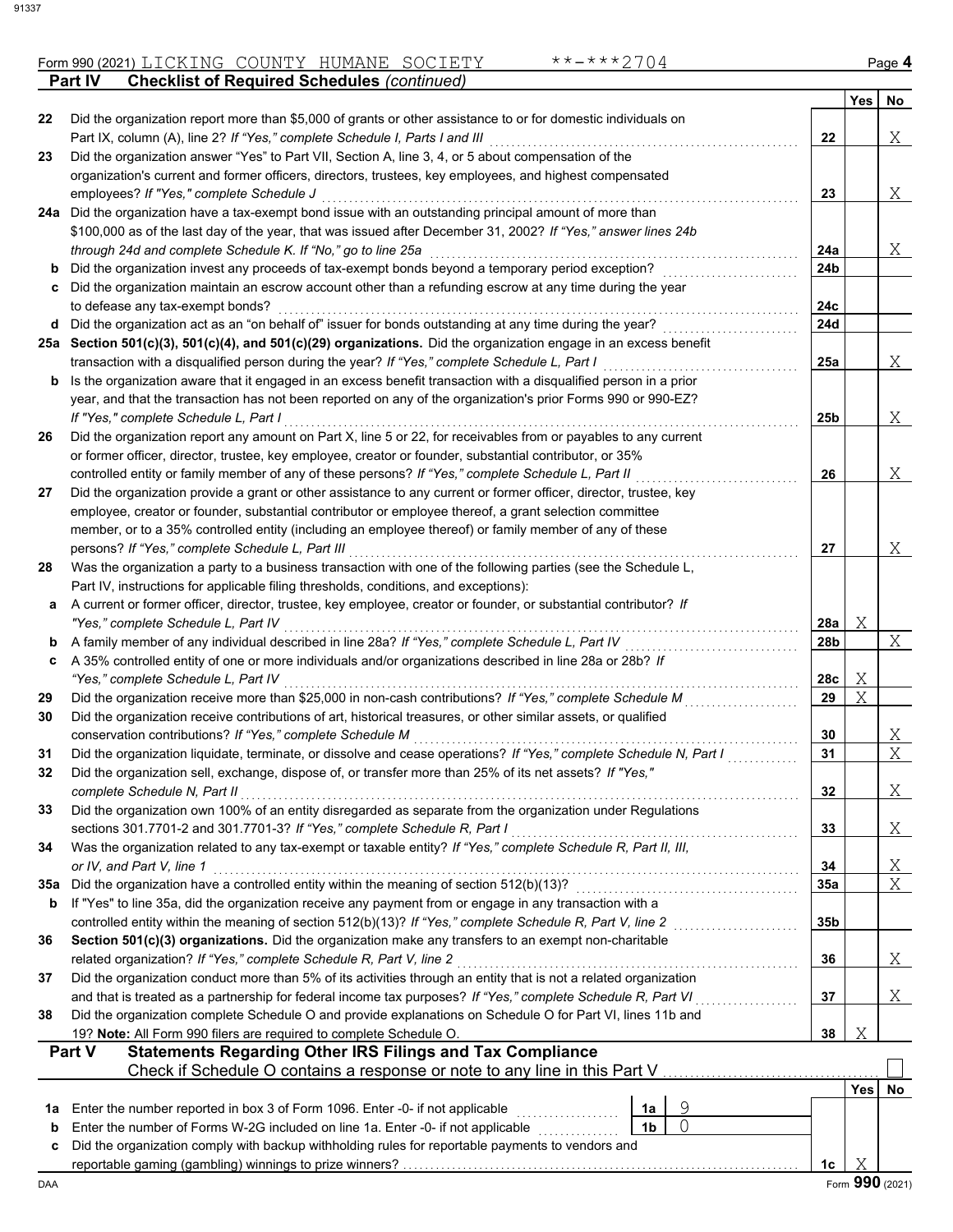|          | $******2704$<br>Form 990 (2021) LICKING COUNTY HUMANE SOCIETY                                                                                                                                           |                 |                |   | Page 5          |
|----------|---------------------------------------------------------------------------------------------------------------------------------------------------------------------------------------------------------|-----------------|----------------|---|-----------------|
|          | Part V<br>Statements Regarding Other IRS Filings and Tax Compliance (continued)                                                                                                                         |                 |                |   | Yes No          |
|          | 2a Enter the number of employees reported on Form W-3, Transmittal of Wage and Tax                                                                                                                      |                 |                |   |                 |
|          | Statements, filed for the calendar year ending with or within the year covered by this return                                                                                                           | 94<br>2a        |                |   |                 |
| b        | If at least one is reported on line 2a, did the organization file all required federal employment tax returns?                                                                                          |                 | 2 <sub>b</sub> | Χ |                 |
|          | Note: If the sum of lines 1a and 2a is greater than 250, you may be required to e-file. See instructions.                                                                                               |                 |                |   |                 |
| За       | Did the organization have unrelated business gross income of \$1,000 or more during the year?                                                                                                           |                 | За             |   | Χ               |
| b        | If "Yes," has it filed a Form 990-T for this year? If "No" to line 3b, provide an explanation on Schedule O                                                                                             |                 | 3b             |   |                 |
|          | 4a At any time during the calendar year, did the organization have an interest in, or a signature or other authority over,                                                                              |                 |                |   |                 |
|          | a financial account in a foreign country (such as a bank account, securities account, or other financial account)?                                                                                      |                 | 4a             |   | Χ               |
| b        | If "Yes," enter the name of the foreign country ▶                                                                                                                                                       |                 |                |   |                 |
|          | See instructions for filing requirements for FinCEN Form 114, Report of Foreign Bank and Financial Accounts (FBAR).                                                                                     |                 |                |   |                 |
| 5a       | Was the organization a party to a prohibited tax shelter transaction at any time during the tax year?                                                                                                   |                 | 5a             |   | Χ               |
| b        | Did any taxable party notify the organization that it was or is a party to a prohibited tax shelter transaction?                                                                                        |                 | 5 <sub>b</sub> |   | X               |
| c        | If "Yes" to line 5a or 5b, did the organization file Form 8886-T?                                                                                                                                       |                 | 5с             |   |                 |
| 6а       | Does the organization have annual gross receipts that are normally greater than \$100,000, and did the                                                                                                  |                 |                |   |                 |
|          | organization solicit any contributions that were not tax deductible as charitable contributions?                                                                                                        |                 | 6a             |   | Χ               |
| b        | If "Yes," did the organization include with every solicitation an express statement that such contributions or                                                                                          |                 |                |   |                 |
|          | gifts were not tax deductible?                                                                                                                                                                          |                 | 6b             |   |                 |
| 7        | Organizations that may receive deductible contributions under section 170(c).                                                                                                                           |                 |                |   |                 |
| a        | Did the organization receive a payment in excess of \$75 made partly as a contribution and partly for goods                                                                                             |                 |                |   |                 |
|          | and services provided to the payor?                                                                                                                                                                     |                 | 7a             | Χ |                 |
| b        | If "Yes," did the organization notify the donor of the value of the goods or services provided?                                                                                                         |                 | 7b             | X |                 |
| c        | Did the organization sell, exchange, or otherwise dispose of tangible personal property for which it was                                                                                                |                 |                |   |                 |
|          | required to file Form 8282?                                                                                                                                                                             |                 | 7c             |   | Χ               |
| d        |                                                                                                                                                                                                         | <b>7d</b>       |                |   |                 |
|          | Did the organization receive any funds, directly or indirectly, to pay premiums on a personal benefit contract?                                                                                         |                 | 7е             |   | Χ               |
| е<br>f   | Did the organization, during the year, pay premiums, directly or indirectly, on a personal benefit contract?                                                                                            |                 | 7f             |   | Χ               |
|          | If the organization received a contribution of qualified intellectual property, did the organization file Form 8899 as required?                                                                        |                 | 7g             |   | Χ               |
| g        | If the organization received a contribution of cars, boats, airplanes, or other vehicles, did the organization file a Form 1098-C?                                                                      |                 | 7h             |   | X               |
| h<br>8   | Sponsoring organizations maintaining donor advised funds. Did a donor advised fund maintained by the                                                                                                    |                 |                |   |                 |
|          |                                                                                                                                                                                                         |                 |                |   |                 |
|          | sponsoring organization have excess business holdings at any time during the year?                                                                                                                      |                 | 8              |   |                 |
| 9        | Sponsoring organizations maintaining donor advised funds.                                                                                                                                               |                 |                |   |                 |
| a        | Did the sponsoring organization make any taxable distributions under section 4966?                                                                                                                      |                 | 9a             |   |                 |
| b        | Did the sponsoring organization make a distribution to a donor, donor advisor, or related person?                                                                                                       |                 | 9b             |   |                 |
| 10       | Section 501(c)(7) organizations. Enter:                                                                                                                                                                 | 10a             |                |   |                 |
| а        | Initiation fees and capital contributions included on Part VIII, line 12<br>Gross receipts, included on Form 990, Part VIII, line 12, for public use of club facilities                                 | 10 <sub>b</sub> |                |   |                 |
|          |                                                                                                                                                                                                         |                 |                |   |                 |
| 11       | Section 501(c)(12) organizations. Enter:<br>Gross income from members or shareholders                                                                                                                   |                 |                |   |                 |
| a        | Gross income from other sources. (Do not net amounts due or paid to other sources                                                                                                                       | 11a             |                |   |                 |
| b        |                                                                                                                                                                                                         |                 |                |   |                 |
|          | against amounts due or received from them.)                                                                                                                                                             | 11 <sub>b</sub> | 12a            |   |                 |
| b        | 12a Section 4947(a)(1) non-exempt charitable trusts. Is the organization filing Form 990 in lieu of Form 1041?<br>If "Yes," enter the amount of tax-exempt interest received or accrued during the year | 12 <sub>b</sub> |                |   |                 |
| 13       | Section 501(c)(29) qualified nonprofit health insurance issuers.                                                                                                                                        |                 |                |   |                 |
|          | Is the organization licensed to issue qualified health plans in more than one state?                                                                                                                    |                 | 13а            |   |                 |
| a        | Note: See the instructions for additional information the organization must report on Schedule O.                                                                                                       |                 |                |   |                 |
| b        | Enter the amount of reserves the organization is required to maintain by the states in which                                                                                                            |                 |                |   |                 |
|          |                                                                                                                                                                                                         | 13 <sub>b</sub> |                |   |                 |
|          | Enter the amount of reserves on hand                                                                                                                                                                    | 13 <sub>c</sub> |                |   |                 |
| c<br>14a | Did the organization receive any payments for indoor tanning services during the tax year?                                                                                                              |                 | 14a            |   | $\mathbf X$     |
| b        | If "Yes," has it filed a Form 720 to report these payments? If "No," provide an explanation on Schedule O                                                                                               |                 | 14b            |   |                 |
| 15       | Is the organization subject to the section 4960 tax on payment(s) of more than \$1,000,000 in remuneration or                                                                                           |                 |                |   |                 |
|          |                                                                                                                                                                                                         |                 | 15             |   | Χ               |
|          | excess parachute payment(s) during the year?                                                                                                                                                            |                 |                |   |                 |
|          | If "Yes," see instructions and file Form 4720, Schedule N.                                                                                                                                              |                 |                |   |                 |
| 16       | Is the organization an educational institution subject to the section 4968 excise tax on net investment income?                                                                                         |                 | 16             |   | Χ               |
|          | If "Yes," complete Form 4720, Schedule O.                                                                                                                                                               |                 |                |   |                 |
| 17       | Section 501(c)(21) organizations. Did the trust, any disqualified person, or mine operator engage in                                                                                                    |                 |                |   |                 |
|          |                                                                                                                                                                                                         |                 | 17             |   |                 |
|          | If "Yes," complete Form 6069.                                                                                                                                                                           |                 |                |   | Form 990 (2021) |
| DAA      |                                                                                                                                                                                                         |                 |                |   |                 |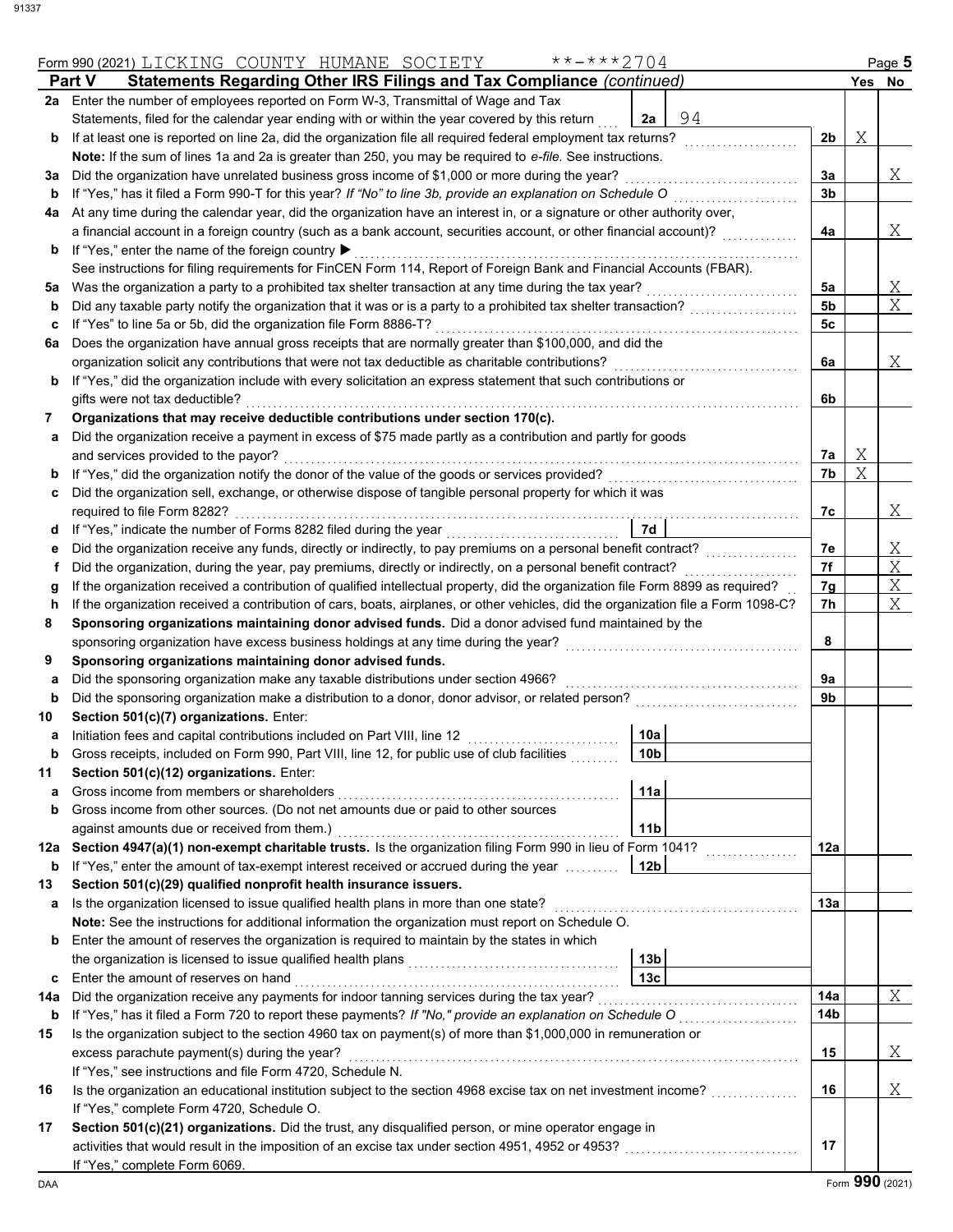|          | Part VI<br>Governance, Management, and Disclosure For each "Yes" response to lines 2 through 7b below, and for a "No"                                                                                              |                         |     |                |  |  |
|----------|--------------------------------------------------------------------------------------------------------------------------------------------------------------------------------------------------------------------|-------------------------|-----|----------------|--|--|
|          | response to line 8a, 8b, or 10b below, describe the circumstances, processes, or changes on Schedule O. See instructions.<br>Check if Schedule O contains a response or note to any line in this Part VI           |                         |     |                |  |  |
|          | <b>Section A. Governing Body and Management</b>                                                                                                                                                                    |                         |     |                |  |  |
|          |                                                                                                                                                                                                                    |                         | Yes | No             |  |  |
| 1a       | 16<br>Enter the number of voting members of the governing body at the end of the tax year<br>1a                                                                                                                    |                         |     |                |  |  |
|          | If there are material differences in voting rights among members of the governing body, or                                                                                                                         |                         |     |                |  |  |
|          | if the governing body delegated broad authority to an executive committee or similar                                                                                                                               |                         |     |                |  |  |
|          | committee, explain on Schedule O.                                                                                                                                                                                  |                         |     |                |  |  |
| b        | 16<br>1 <sub>b</sub><br>Enter the number of voting members included on line 1a, above, who are independent                                                                                                         |                         |     |                |  |  |
| 2        | Did any officer, director, trustee, or key employee have a family relationship or a business relationship with                                                                                                     |                         |     |                |  |  |
|          | any other officer, director, trustee, or key employee?                                                                                                                                                             | 2                       |     | Χ              |  |  |
| 3        | Did the organization delegate control over management duties customarily performed by or under the direct                                                                                                          |                         |     |                |  |  |
|          | supervision of officers, directors, trustees, or key employees to a management company or other person?                                                                                                            | 3                       |     | <u>X</u>       |  |  |
| 4        | Did the organization make any significant changes to its governing documents since the prior Form 990 was filed?                                                                                                   | $\overline{\mathbf{4}}$ |     | $\overline{X}$ |  |  |
| 5        | Did the organization become aware during the year of a significant diversion of the organization's assets?                                                                                                         | 5                       |     | $\mathbf{X}$   |  |  |
| 6        | Did the organization have members or stockholders?                                                                                                                                                                 | 6                       |     | X              |  |  |
| 7a       | Did the organization have members, stockholders, or other persons who had the power to elect or appoint                                                                                                            |                         |     |                |  |  |
|          | one or more members of the governing body?                                                                                                                                                                         | 7а                      |     | Χ              |  |  |
| b        | Are any governance decisions of the organization reserved to (or subject to approval by) members,                                                                                                                  |                         |     |                |  |  |
|          | stockholders, or persons other than the governing body?                                                                                                                                                            | 7b                      |     | Χ              |  |  |
| 8        | Did the organization contemporaneously document the meetings held or written actions undertaken during the year by the following:                                                                                  |                         |     |                |  |  |
| a        | The governing body?                                                                                                                                                                                                | 8a                      | Χ   |                |  |  |
| b        | Each committee with authority to act on behalf of the governing body?                                                                                                                                              | 8b                      | Χ   |                |  |  |
| 9        | Is there any officer, director, trustee, or key employee listed in Part VII, Section A, who cannot be reached at                                                                                                   |                         |     |                |  |  |
|          | the organization's mailing address? If "Yes," provide the names and addresses on Schedule O<br>Section B. Policies (This Section B requests information about policies not required by the Internal Revenue Code.) | 9                       |     | Χ              |  |  |
|          |                                                                                                                                                                                                                    |                         | Yes | No             |  |  |
|          | 10a Did the organization have local chapters, branches, or affiliates?                                                                                                                                             | 10a                     |     | Χ              |  |  |
| b        | If "Yes," did the organization have written policies and procedures governing the activities of such chapters,                                                                                                     |                         |     |                |  |  |
|          | affiliates, and branches to ensure their operations are consistent with the organization's exempt purposes?                                                                                                        | 10 <sub>b</sub>         |     |                |  |  |
|          | 11a Has the organization provided a complete copy of this Form 990 to all members of its governing body before filing the form?                                                                                    | 11a                     | X   |                |  |  |
| b        | Describe on Schedule O the process, if any, used by the organization to review this Form 990.                                                                                                                      |                         |     |                |  |  |
| 12a      | Did the organization have a written conflict of interest policy? If "No," go to line 13                                                                                                                            | 12a                     | Χ   |                |  |  |
| b        | Were officers, directors, or trustees, and key employees required to disclose annually interests that could give rise to conflicts?                                                                                |                         |     |                |  |  |
| c        | Did the organization regularly and consistently monitor and enforce compliance with the policy? If "Yes,"                                                                                                          |                         |     |                |  |  |
|          | describe on Schedule O how this was done                                                                                                                                                                           | 12c                     | Χ   |                |  |  |
| 13       | Did the organization have a written whistleblower policy?                                                                                                                                                          | 13                      | X   |                |  |  |
| 14       | Did the organization have a written document retention and destruction policy?                                                                                                                                     |                         |     |                |  |  |
| 15       | Did the process for determining compensation of the following persons include a review and approval by                                                                                                             |                         |     |                |  |  |
|          | independent persons, comparability data, and contemporaneous substantiation of the deliberation and decision?                                                                                                      |                         |     |                |  |  |
| a        | The organization's CEO, Executive Director, or top management official                                                                                                                                             | 15a                     | Χ   |                |  |  |
| b        | Other officers or key employees of the organization                                                                                                                                                                | 15b                     |     | Χ              |  |  |
|          | If "Yes" to line 15a or 15b, describe the process on Schedule O. See instructions.                                                                                                                                 |                         |     |                |  |  |
|          | 16a Did the organization invest in, contribute assets to, or participate in a joint venture or similar arrangement                                                                                                 |                         |     |                |  |  |
|          | with a taxable entity during the year?                                                                                                                                                                             | 16a                     |     | Χ              |  |  |
| b        | If "Yes," did the organization follow a written policy or procedure requiring the organization to evaluate its                                                                                                     |                         |     |                |  |  |
|          | participation in joint venture arrangements under applicable federal tax law, and take steps to safeguard the                                                                                                      |                         |     |                |  |  |
|          |                                                                                                                                                                                                                    | 16b                     |     |                |  |  |
|          | <b>Section C. Disclosure</b><br>List the states with which a copy of this Form 990 is required to be filed > NONE                                                                                                  |                         |     |                |  |  |
| 17<br>18 | Section 6104 requires an organization to make its Forms 1023 (1024 or 1024-A, if applicable), 990, and 990-T (section 501(c)                                                                                       |                         |     |                |  |  |
|          | (3)s only) available for public inspection. Indicate how you made these available. Check all that apply.                                                                                                           |                         |     |                |  |  |
|          | Own website $ \overline{X} $ Another's website $ \overline{X} $ Upon request    <br>ΙX<br>Other (explain on Schedule O)                                                                                            |                         |     |                |  |  |
|          |                                                                                                                                                                                                                    |                         |     |                |  |  |

| 19 Describe on Schedule O whether (and if so, how) the organization made its governing documents, conflict of interest policy, and |
|------------------------------------------------------------------------------------------------------------------------------------|
| financial statements available to the public during the tax year.                                                                  |

| DAA                       |         |           |        |         | 990<br>(2021)<br>Form                             |
|---------------------------|---------|-----------|--------|---------|---------------------------------------------------|
| HEATH                     |         |           |        | ЭH<br>ட | $\overline{4}$<br>$\overline{\phantom{0}}$<br>ى - |
| RINGHISER<br>⊔ORAINE<br>↩ | CARLSON | THORNWOOD | DR TVE |         |                                                   |

|  |  |  | *-***?7∩4 |  |  |
|--|--|--|-----------|--|--|
|  |  |  |           |  |  |

| Form 990 (2021) | LICKING | COUNTY | HUMANE | SOCIETY | ᅩ | Page <b>b</b> |
|-----------------|---------|--------|--------|---------|---|---------------|
|                 |         |        |        |         |   |               |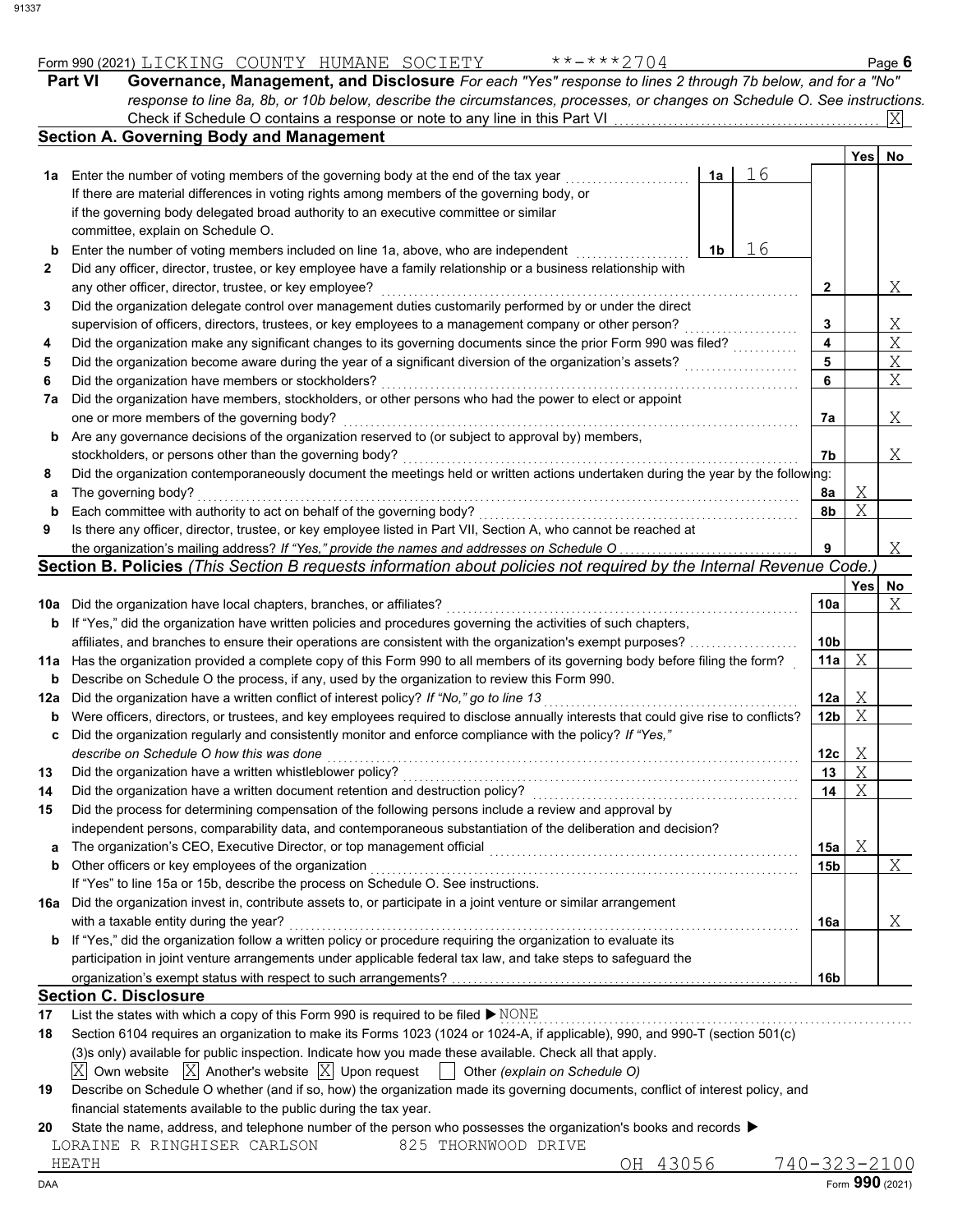|  | Form 990 (2021) |  | . NG<br>' '<br>◡▴◟ | <b>COUNTY</b> | ----------<br>ТM<br>. IV<br>TIOLILINE | ( )<br>エエス | --<br>-- | ' <sup>o</sup> age |
|--|-----------------|--|--------------------|---------------|---------------------------------------|------------|----------|--------------------|
|--|-----------------|--|--------------------|---------------|---------------------------------------|------------|----------|--------------------|

| <b>Part VII</b>          | Compensation of Officers, Directors, Trustees, Key Employees, Highest Compensated Employees, and<br><b>Independent Contractors</b><br>Check if Schedule O contains a response or note to any line in this Part VII <i>containare in the Schedule O contains</i> |
|--------------------------|-----------------------------------------------------------------------------------------------------------------------------------------------------------------------------------------------------------------------------------------------------------------|
|                          |                                                                                                                                                                                                                                                                 |
| Section A.               | Officers, Directors, Trustees, Key Employees, and Highest Compensated Employees                                                                                                                                                                                 |
| organization's tax year. | 1a Complete this table for all persons required to be listed. Report compensation for the calendar year ending with or within the                                                                                                                               |
|                          | • List all of the organization's current officers, directors, trustees (whether individuals or organizations), regardless of amount of<br>compensation. Enter -0- in columns $(D)$ , $(E)$ , and $(F)$ if no compensation was paid.                             |
|                          |                                                                                                                                                                                                                                                                 |

List all of the organization's **current** key employees, if any. See instructions for definition of "key employee."

■ List all of the organization's **current** key employees, if any. See instructions for definition of "key employee."<br>■ List the organization's five **current** highest compensated employees (other than an officer, director,

who received reportable compensation (box 5 of Form W-2, Form 1099-MISC, and/or box 1 of Form 1099-NEC) of more than \$100,000 from the organization and any related organizations.

• List all of the organization's **former** officers, key employees, and highest compensated employees who received more than<br>00,000 of reportable compensation from the organization and any related erganizations. \$100,000 of reportable compensation from the organization and any related organizations.

• List all of the organization's **former directors or trustees** that received, in the capacity as a former director or trustee of the anization more than \$10,000 of reportable compensation from the organization and any rel organization, more than \$10,000 of reportable compensation from the organization and any related organizations. See the instructions for the order in which to list the persons above.

Check this box if neither the organization nor any related organization compensated any current officer, director, or trustee. X

| (A)<br>Name and title                           | (B)<br>Average<br>hours<br>per week                                         |                                   |                      | Position | (C)          | (do not check more than one<br>box, unless person is both an<br>officer and a director/trustee) |        | (D)<br>Reportable<br>compensation<br>from the | (E)<br>Reportable<br>compensation<br>from related | (F)<br><b>Estimated amount</b><br>of other<br>compensation |
|-------------------------------------------------|-----------------------------------------------------------------------------|-----------------------------------|----------------------|----------|--------------|-------------------------------------------------------------------------------------------------|--------|-----------------------------------------------|---------------------------------------------------|------------------------------------------------------------|
|                                                 | (list any<br>hours for<br>related<br>organizations<br>below<br>dotted line) | Individual trustee<br>or director | nstitutional trustee | Officer  | Key employee | Highest compensated<br>employee                                                                 | Former | organization (W-2/<br>1099-MISC/<br>1099-NEC) | organizations (W-2/<br>1099-MISC/<br>1099-NEC)    | from the<br>organization and<br>related organizations      |
| (1) RICK ANTHONY<br>VICE PRESIDENT              | 5.00<br>0.00                                                                | X                                 |                      | Χ        |              |                                                                                                 |        | 0                                             | 0                                                 | 0                                                          |
| (2) DR SAMATHA COE,                             | <b>DVM</b><br>3,00                                                          |                                   |                      |          |              |                                                                                                 |        |                                               |                                                   |                                                            |
| DIRECTOR<br>(3) CASSIE DAVIS                    | 0.00<br>3.00                                                                | X                                 |                      |          |              |                                                                                                 |        | 0                                             | 0                                                 | 0                                                          |
| <b>DIRECTOR</b><br>(4) BRENT DEWEY              | 0.00<br>3.00                                                                | Χ                                 |                      |          |              |                                                                                                 |        | 0                                             | 0                                                 | $\Omega$                                                   |
| <b>DIRECTOR</b><br>TAYLOR DOWNES<br>$(5)$ $M$ . | 0.00                                                                        | X                                 |                      |          |              |                                                                                                 |        | 0                                             | 0                                                 | 0                                                          |
| <b>DIRECTOR</b><br>(6) PEGGY EVANS              | 3.00<br>0.00                                                                | X                                 |                      |          |              |                                                                                                 |        | 0                                             | 0                                                 | 0                                                          |
| TREASURER                                       | 5.00<br>0.00                                                                | X                                 |                      | Χ        |              |                                                                                                 |        | 0                                             | 0                                                 | $\Omega$                                                   |
| (7) CHASE GHILONI<br>DIRECTOR                   | 3.00<br>0.00                                                                | X                                 |                      |          |              |                                                                                                 |        | 0                                             | 0                                                 | 0                                                          |
| (8) GLORIA GOODWIN                              | 10.00                                                                       |                                   |                      |          |              |                                                                                                 |        |                                               |                                                   |                                                            |
| DIRECTOR<br>(9) JEREMY JOHNSON                  | 0.00<br>3.00                                                                | X                                 |                      |          |              |                                                                                                 |        | 0                                             | 0                                                 | 0                                                          |
| <b>DIRECTOR</b><br>(10) REBEKAH JOHNSON         | 0.00<br>10.00                                                               | X                                 |                      |          |              |                                                                                                 |        | 0                                             | Ω                                                 | 0                                                          |
| <b>DIRECTOR</b><br>(11) RHONDA HAGANS,          | 0.00<br>MBA                                                                 | X                                 |                      |          |              |                                                                                                 |        | 0                                             | 0                                                 | $\bigcap$                                                  |
| SECRETARY                                       | 3.00<br>0.00                                                                | X                                 |                      | X        |              |                                                                                                 |        | 0                                             | Ω                                                 | $\overline{0}$                                             |

Form **990** (2021)